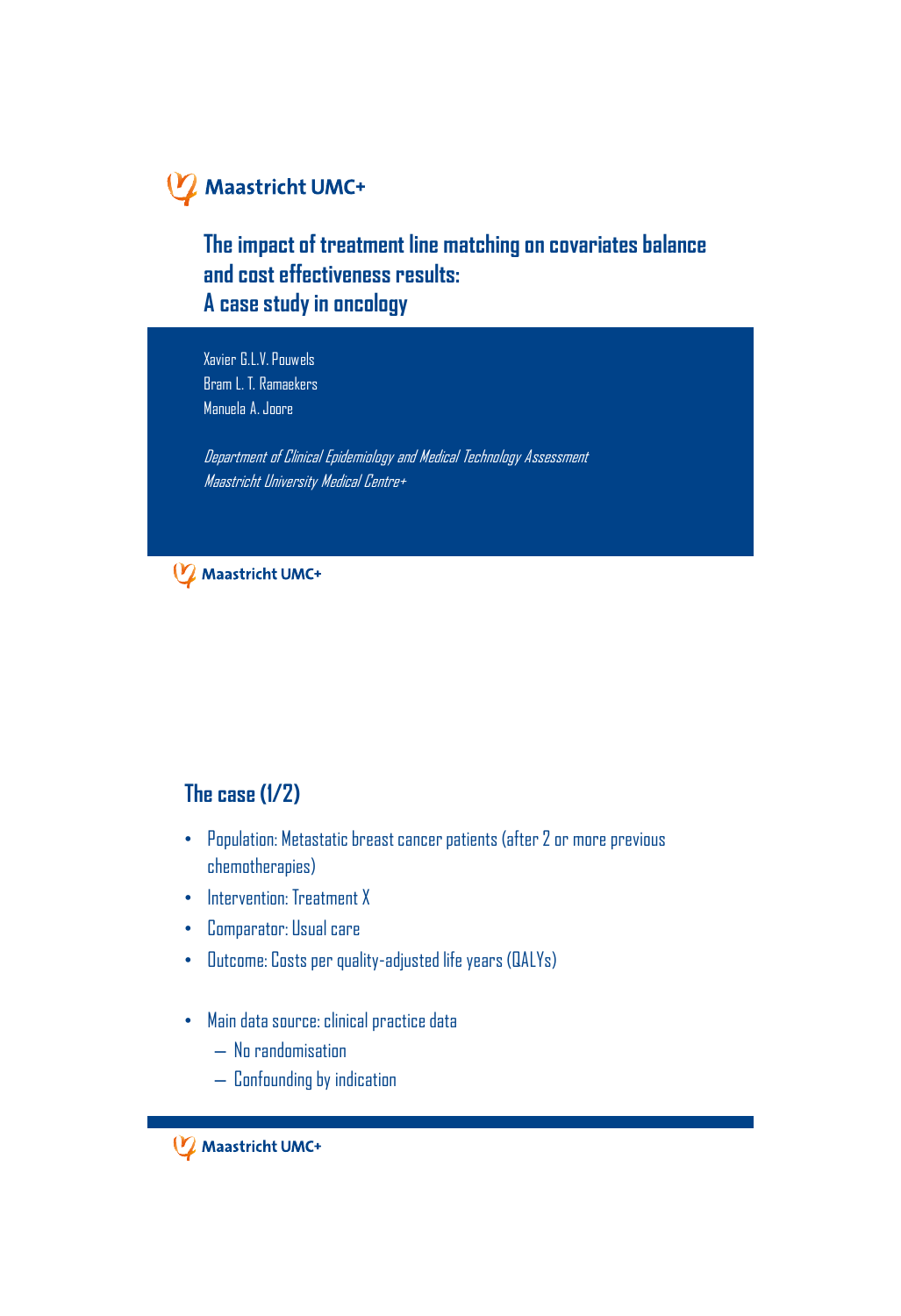

#### **Research question**

When using propensity score matching or genetic matching, what is the influence of using different treatment lines instead of patients on the covariates balance and ultimately the cost effectiveness of treatment X versus usual care?

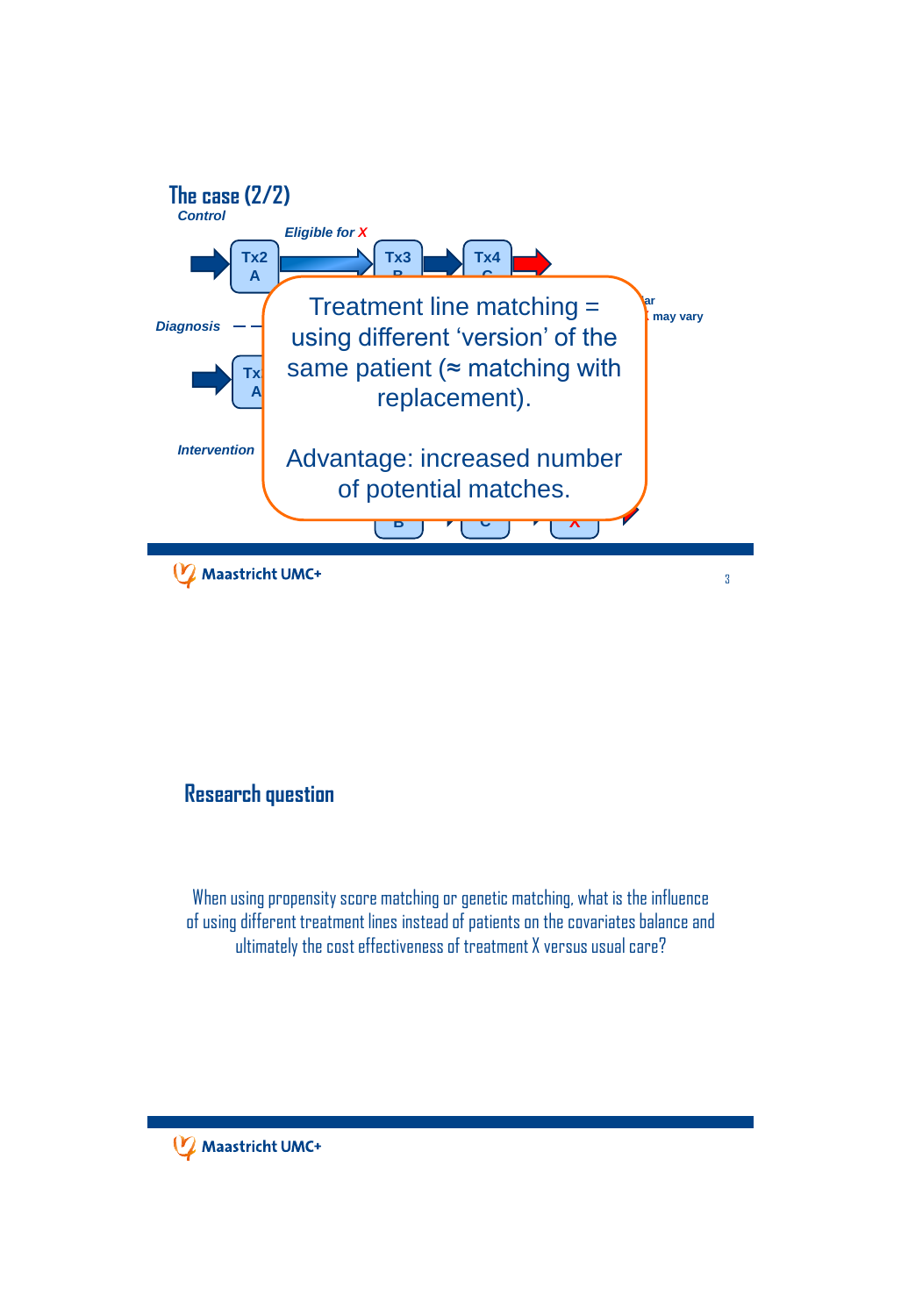## **Methods – Matching procedure**

| <b>Matching</b><br><b>Levels</b>        | <b>Unmatched</b><br>usual care | <b>Genetic Matching</b> | <b>Propensity</b><br>score Matching |
|-----------------------------------------|--------------------------------|-------------------------|-------------------------------------|
| Not applicable                          |                                | X                       | Х                                   |
| <b>Patient level</b><br>matching        | X                              |                         |                                     |
| <b>Treatment line level</b><br>matching | X                              |                         |                                     |

• Matching 1:1 with replacement ('Matching' R package)

Maastricht UMC+

## **Methods - Matching procedure**

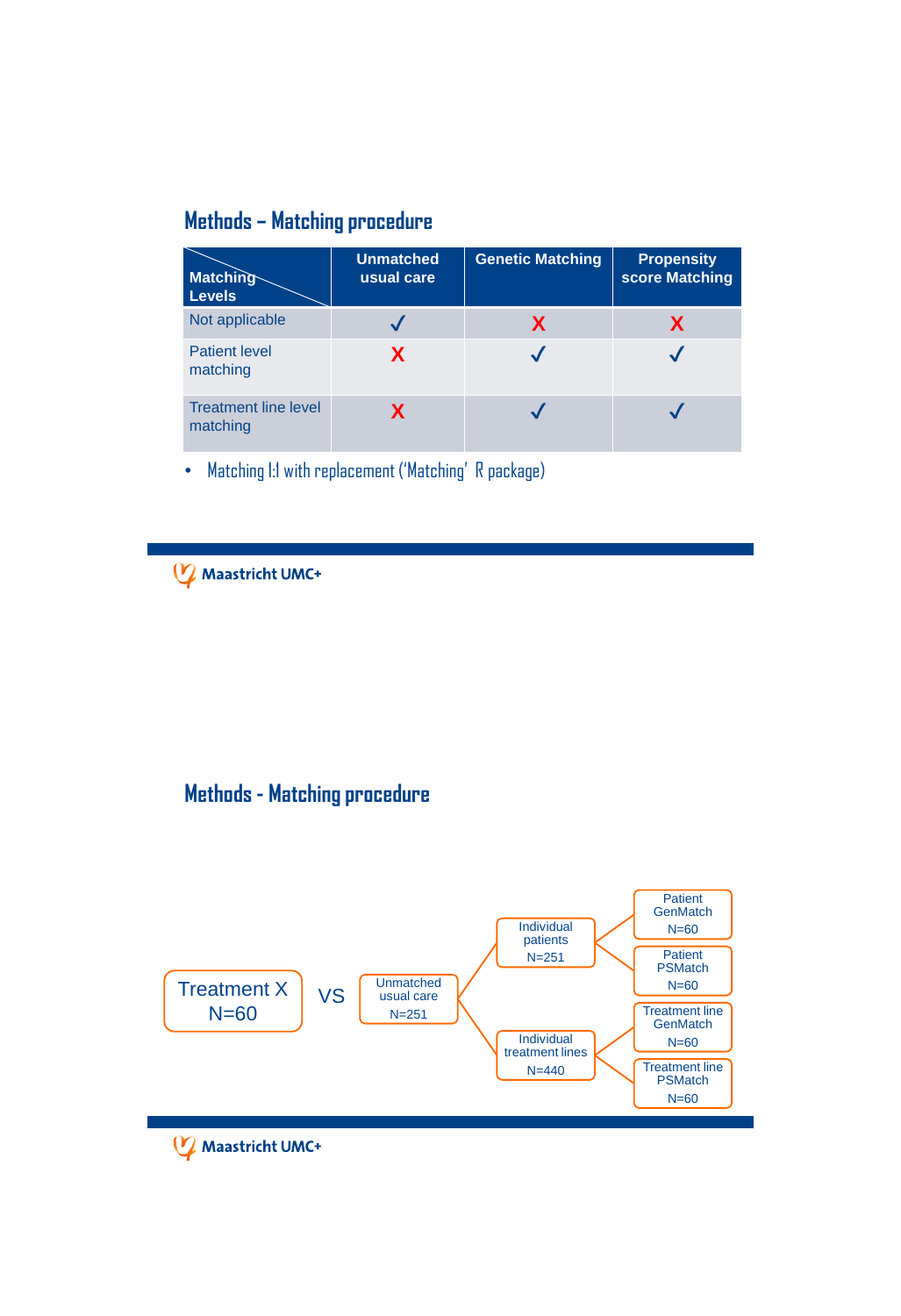

### **Methods – Treatment effectiveness input**

- Parametric time-to-event models
	- Progression-free survival (PFS)
	- Overall survival (OS)
- 7 distributions, selection for base-case based on NICE DSU TSD 14.
- Same distribution for PFS and OS in all groups.

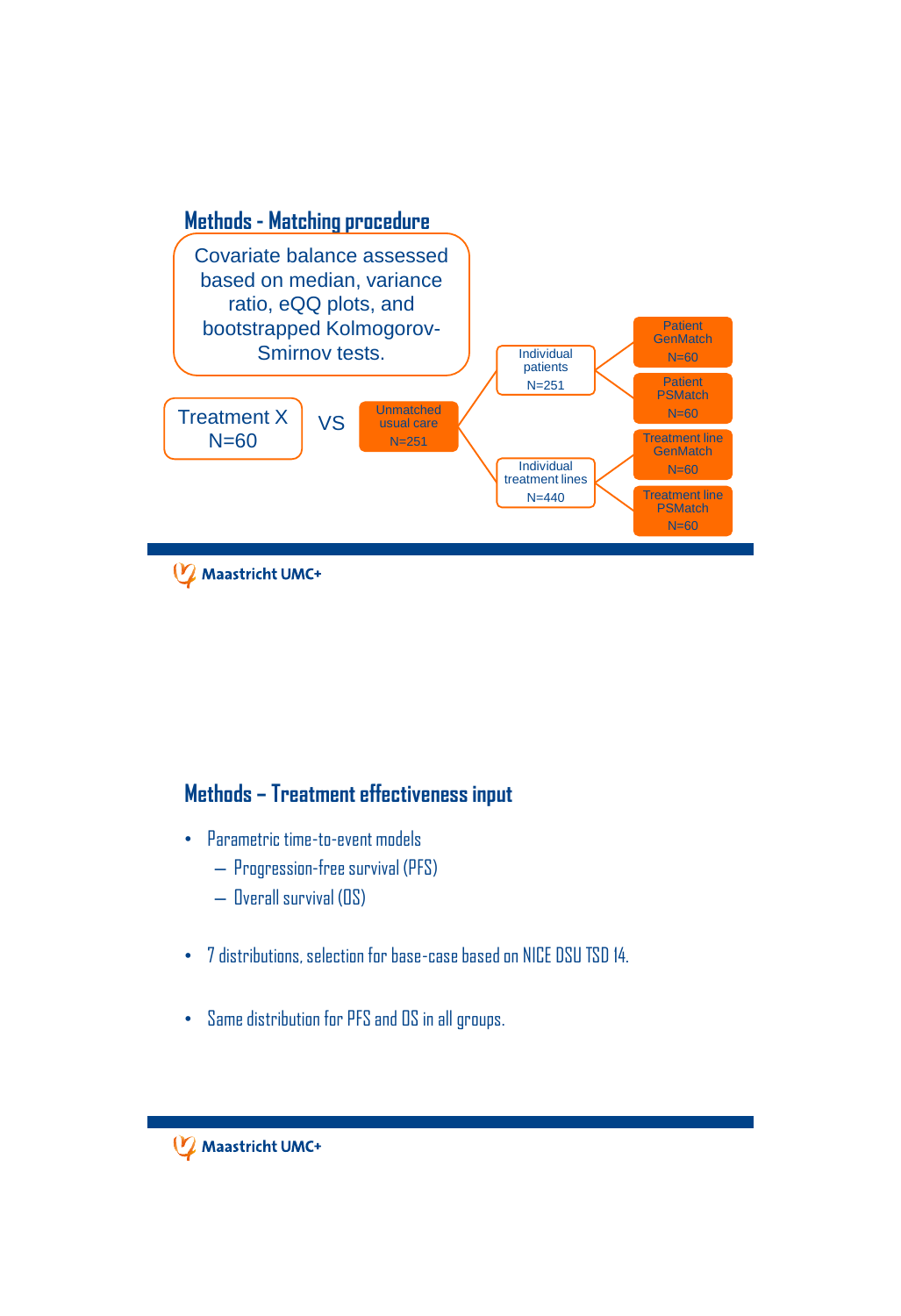## **Methods – Cost effectiveness analysis**

- Health states: Progression-free, progressed, dead
- Perspective: Dutch Health care
- Cycle length: 1 week
- Utility values: Literature
- Health care resources: Treatments, outpatients, hospitalisations
- Outcomes: Incremental cost effectiveness ratio

Incremental net monetary benefits

Maastricht UMC+

|  |  |  | Results - Covariate balance comparison |
|--|--|--|----------------------------------------|
|--|--|--|----------------------------------------|

| <u> NESUILS – GOVAITALE DAIAILLE GOINDAITSON</u>                                                       |             |                            |             |  |  |  |  |  |
|--------------------------------------------------------------------------------------------------------|-------------|----------------------------|-------------|--|--|--|--|--|
|                                                                                                        |             | <b>Treatment Unmatched</b> |             |  |  |  |  |  |
|                                                                                                        | x           |                            | usual care  |  |  |  |  |  |
|                                                                                                        |             |                            |             |  |  |  |  |  |
| Number of                                                                                              |             |                            |             |  |  |  |  |  |
| patients                                                                                               | 60          |                            | 251         |  |  |  |  |  |
| Number of previous hormonal therapy                                                                    |             |                            |             |  |  |  |  |  |
| $0 - 1$                                                                                                | 28          | 47%<br>141                 | 56%         |  |  |  |  |  |
| $2 - 3$                                                                                                | 15          | 25%<br>90                  | 36%         |  |  |  |  |  |
|                                                                                                        | 4+l<br>17   | 28%<br>20                  | 8%          |  |  |  |  |  |
| <b>Median</b>                                                                                          |             |                            |             |  |  |  |  |  |
| <b>KS</b> boot                                                                                         |             |                            |             |  |  |  |  |  |
| In general, GenMatch performed better than<br>p-value<br>PSMatch, and covariates balance were improved |             |                            |             |  |  |  |  |  |
| <b>Number</b>                                                                                          |             |                            |             |  |  |  |  |  |
| in the treatment line matched groups compared to                                                       |             |                            |             |  |  |  |  |  |
| the patient level matched groups.                                                                      |             |                            |             |  |  |  |  |  |
|                                                                                                        |             |                            |             |  |  |  |  |  |
| <b>Median</b>                                                                                          | 3           |                            | $2^{\circ}$ |  |  |  |  |  |
| <b>KS</b> bootstrap                                                                                    |             |                            |             |  |  |  |  |  |
| p-value                                                                                                | <b>N.A.</b> |                            | 0.004       |  |  |  |  |  |
|                                                                                                        |             |                            |             |  |  |  |  |  |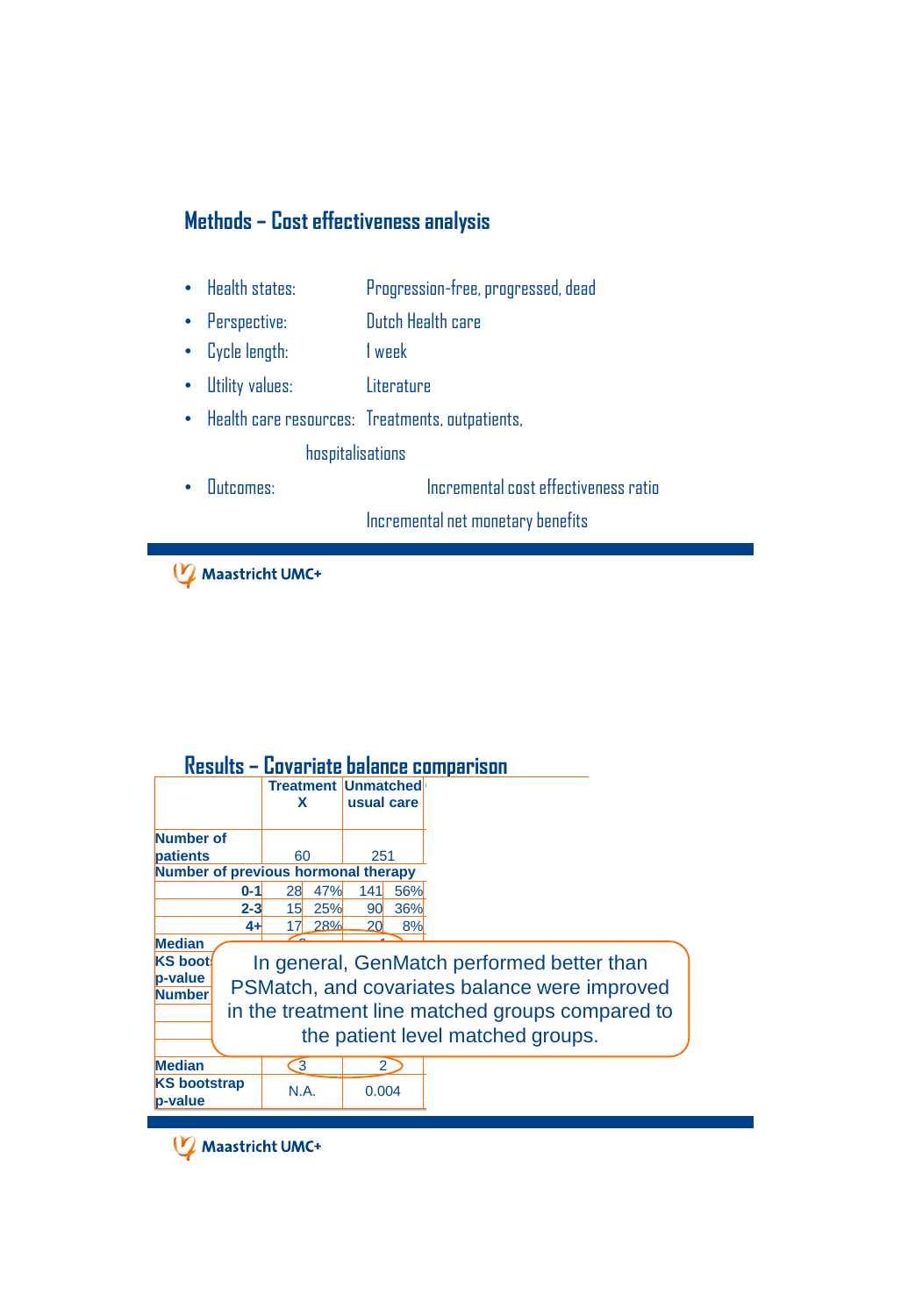

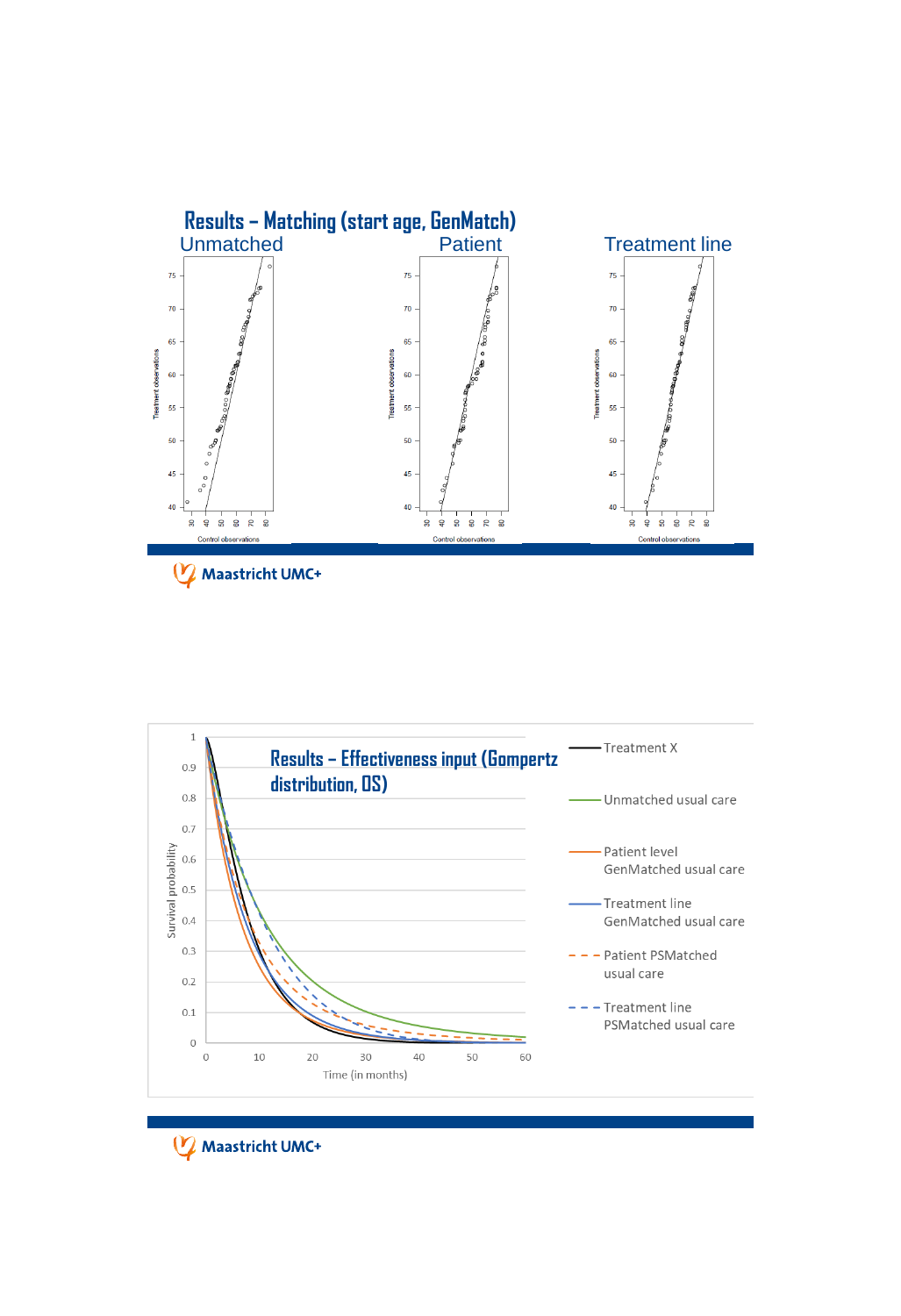

#### **Results – costs effectiveness (probabilistic)**

|                                        |            | <b>Quality adjusted life</b> |              |
|----------------------------------------|------------|------------------------------|--------------|
|                                        | Life years | <b>vears</b>                 | <b>Costs</b> |
| <b>Treatment X</b>                     | 0.699      | 0.424                        | € 33,019     |
| Unmatched usual care                   | 1.052      | 0.630                        | €47.005      |
| <b>GenMatched Patient usual care</b>   | 0.642      | 0.393                        | € 24.462     |
| <b>GenMatched Treatment line usual</b> |            |                              | € 19.755     |
| care                                   | 0.695      | 0.421                        |              |
| <b>PSMatched Patient usual care</b>    | 0.828      | 0.494                        | € 26.320     |
| <b>PSMatched Treatment line usual</b>  |            |                              | € 38.697     |
| care                                   | 0.915      | 0.550                        |              |

P.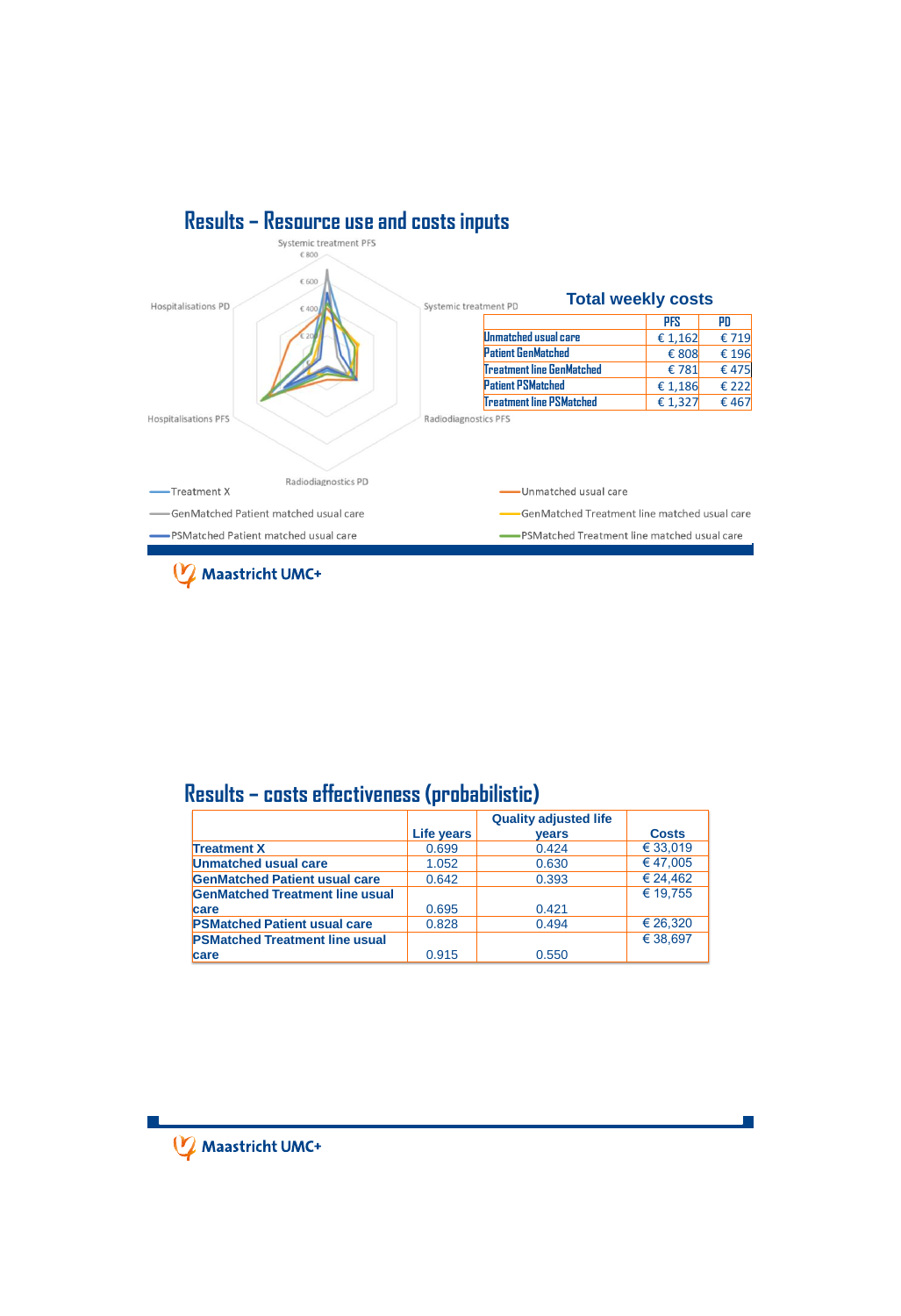

Maastricht UMC+

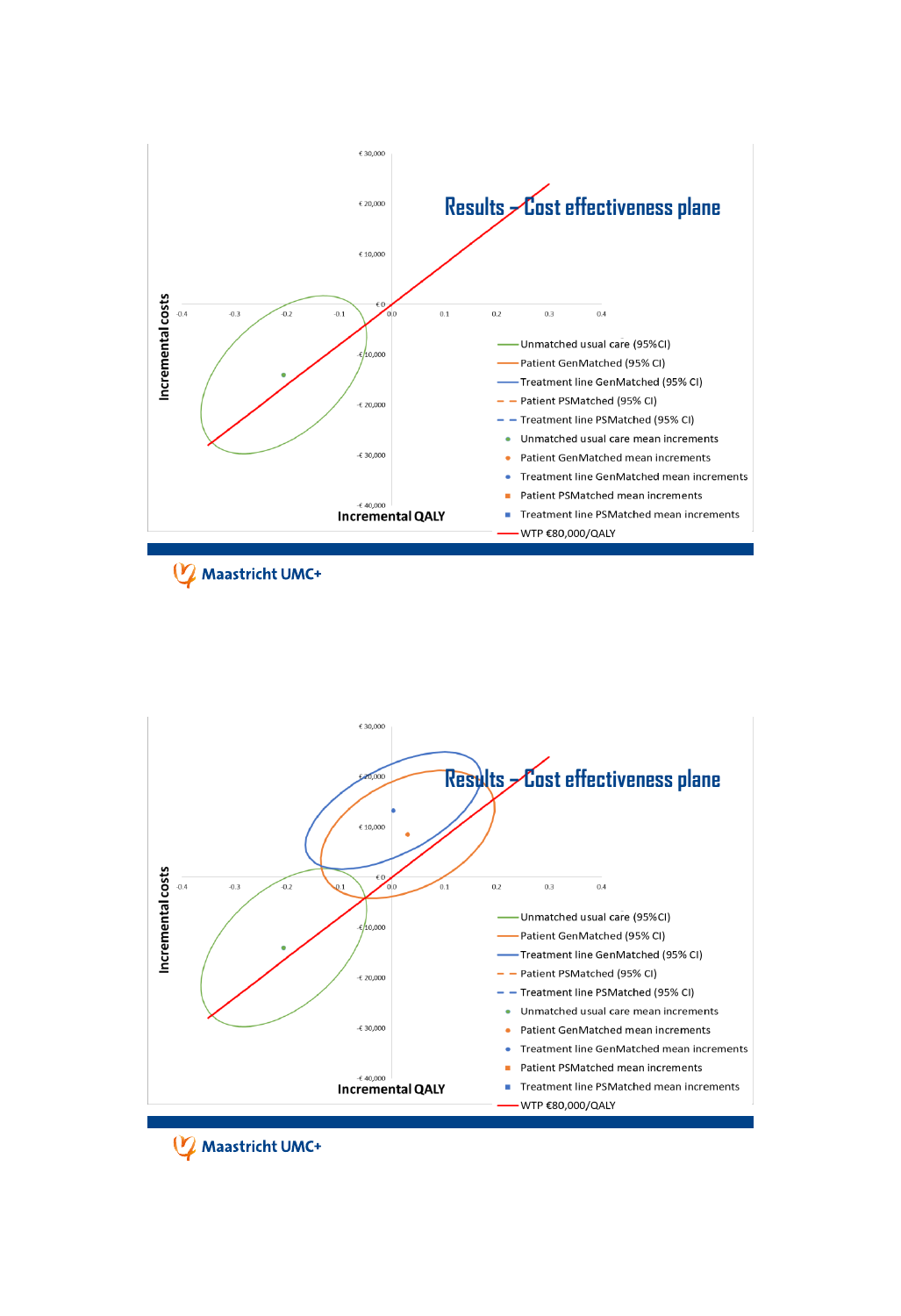

Maastricht UMC+

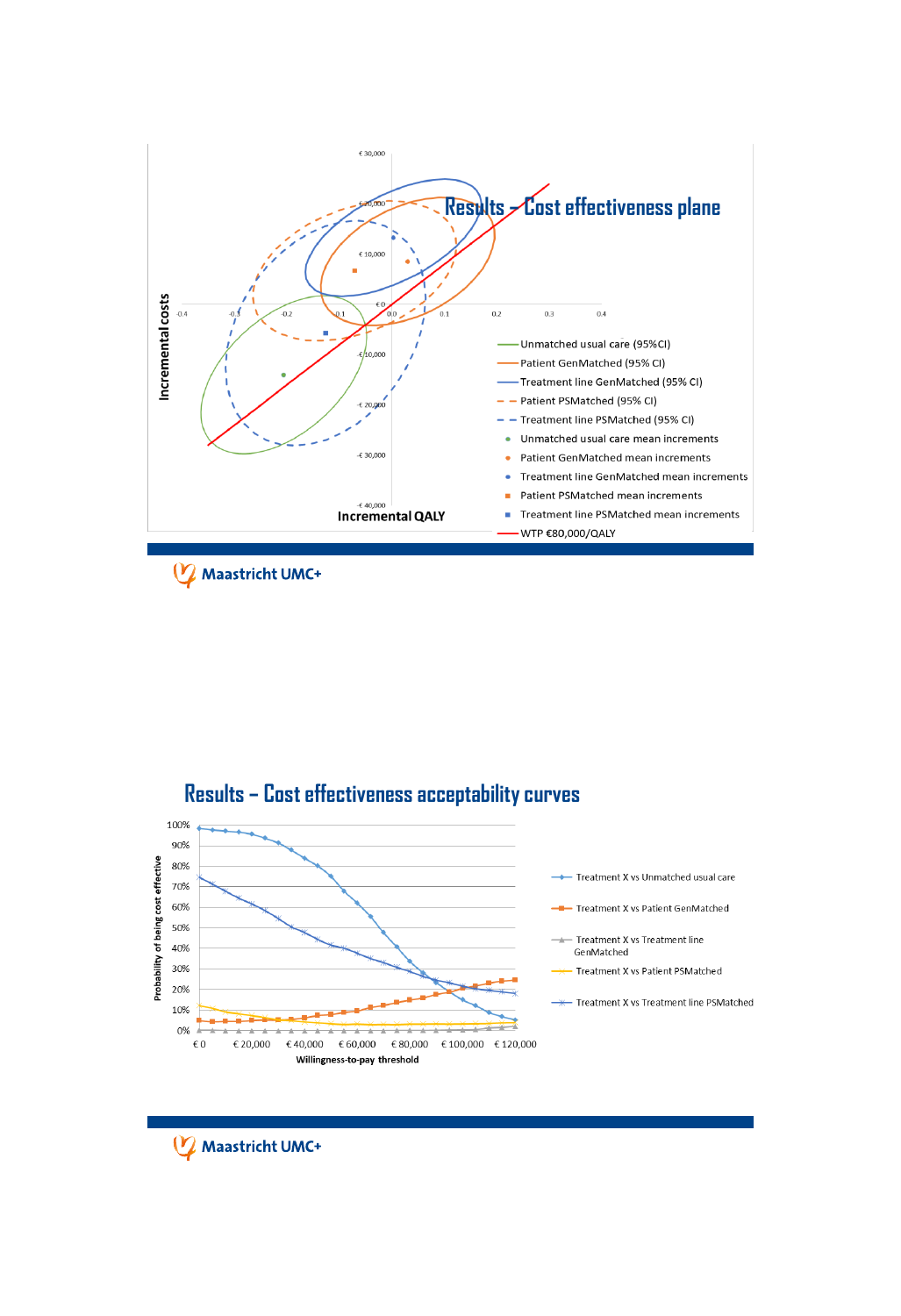

- Matching procedures can have substantial impact on model inputs and results.
	- Uncertainty
	- Decision making

#### **Conclusions (2/2)**

- Generalisability?
- Treatment line matching seems to be a viable option to increase the number of potential matches when the number of patients in the comparator group is small.

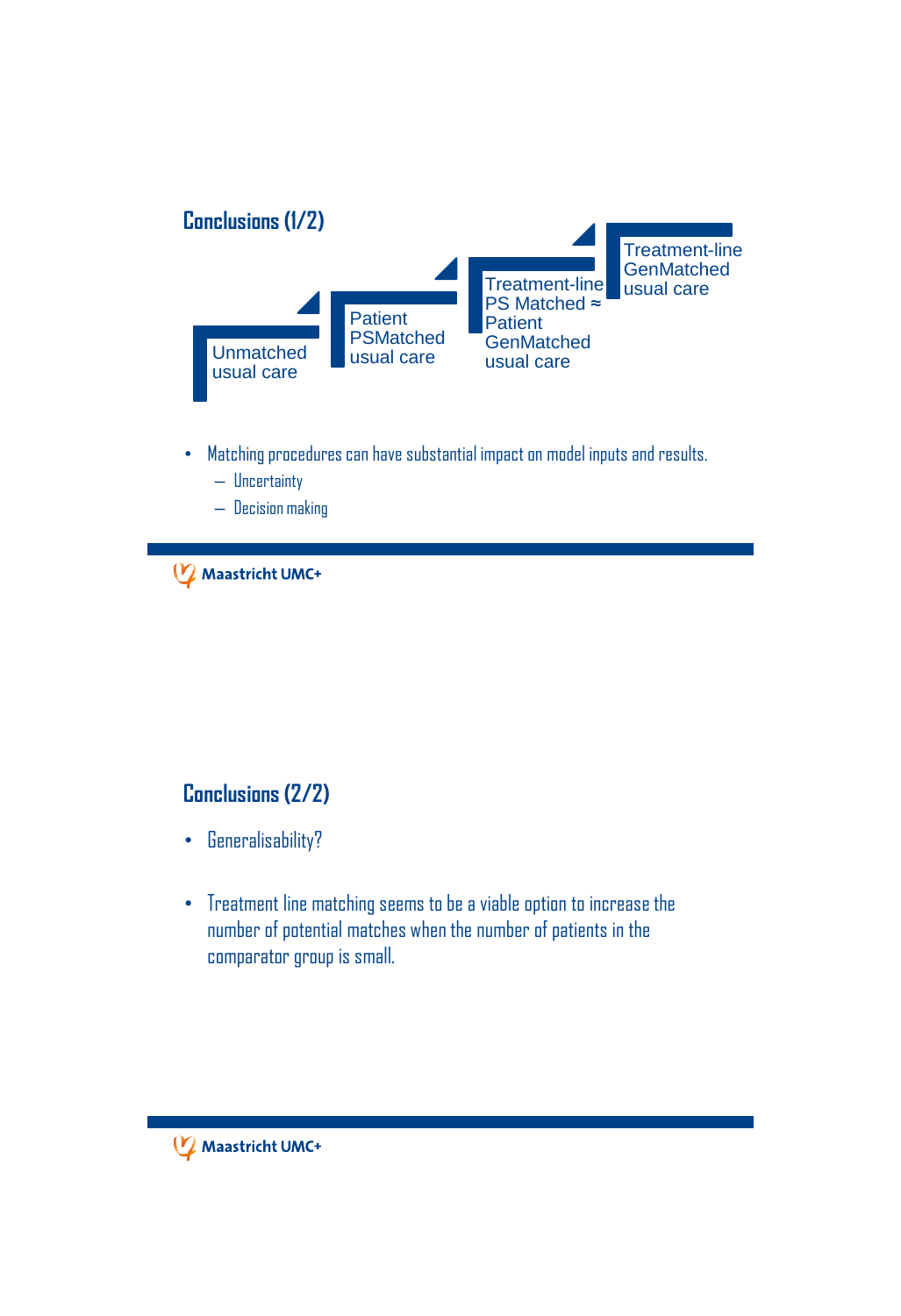

## **Statements (Richard Grieve)**

## Non-randomised studies should consider several approaches as part of structural sensitivity analyses.

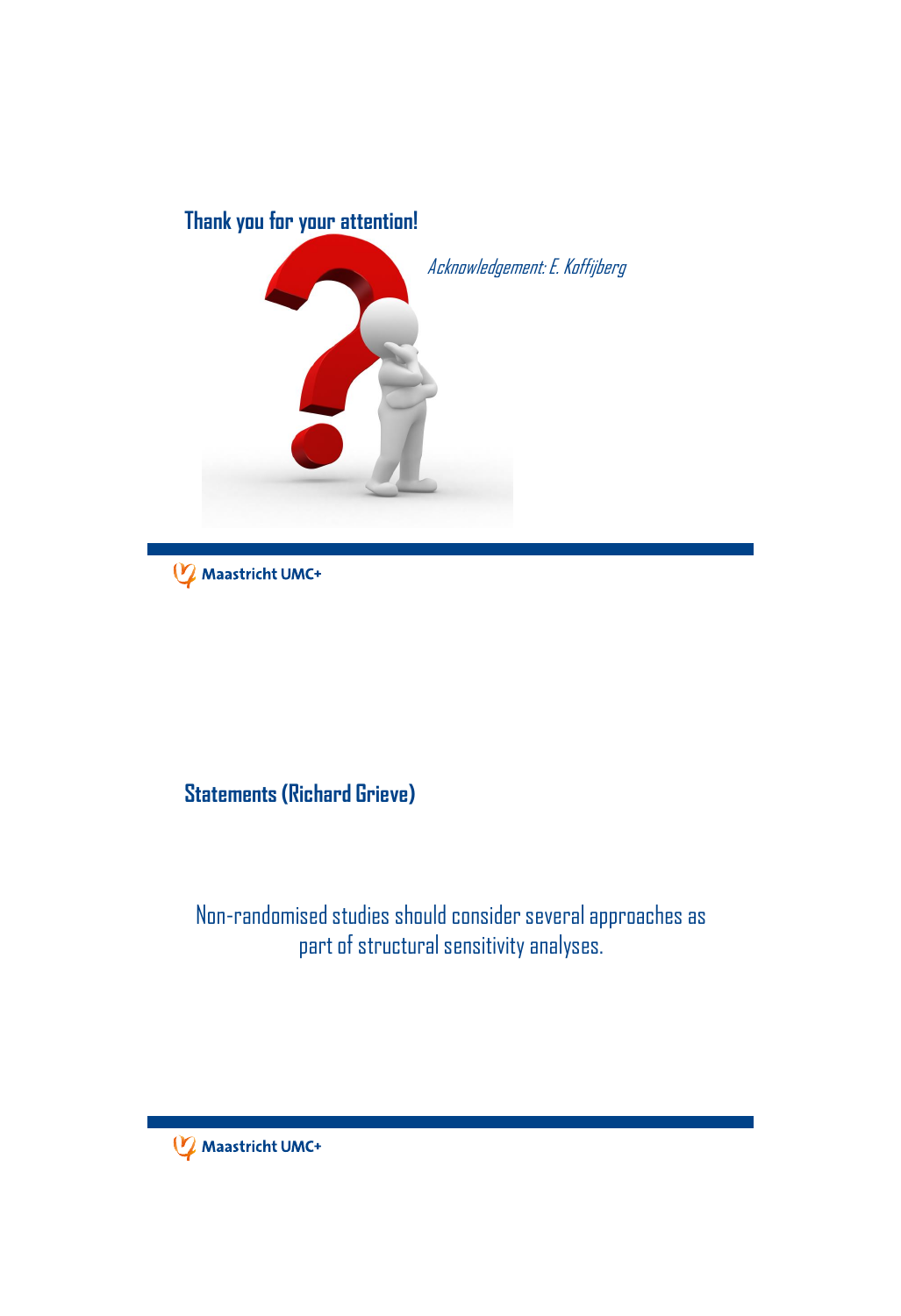### **Statements (Wietske Kievit)**

We should rely more on observational comparisons in guideline development and health technology assessment.



## **Statements (Xavier Pouwels)**

Treatment line matching should always be considered when nonrandomised comparative evidence is used to inform cost effectiveness analysis.

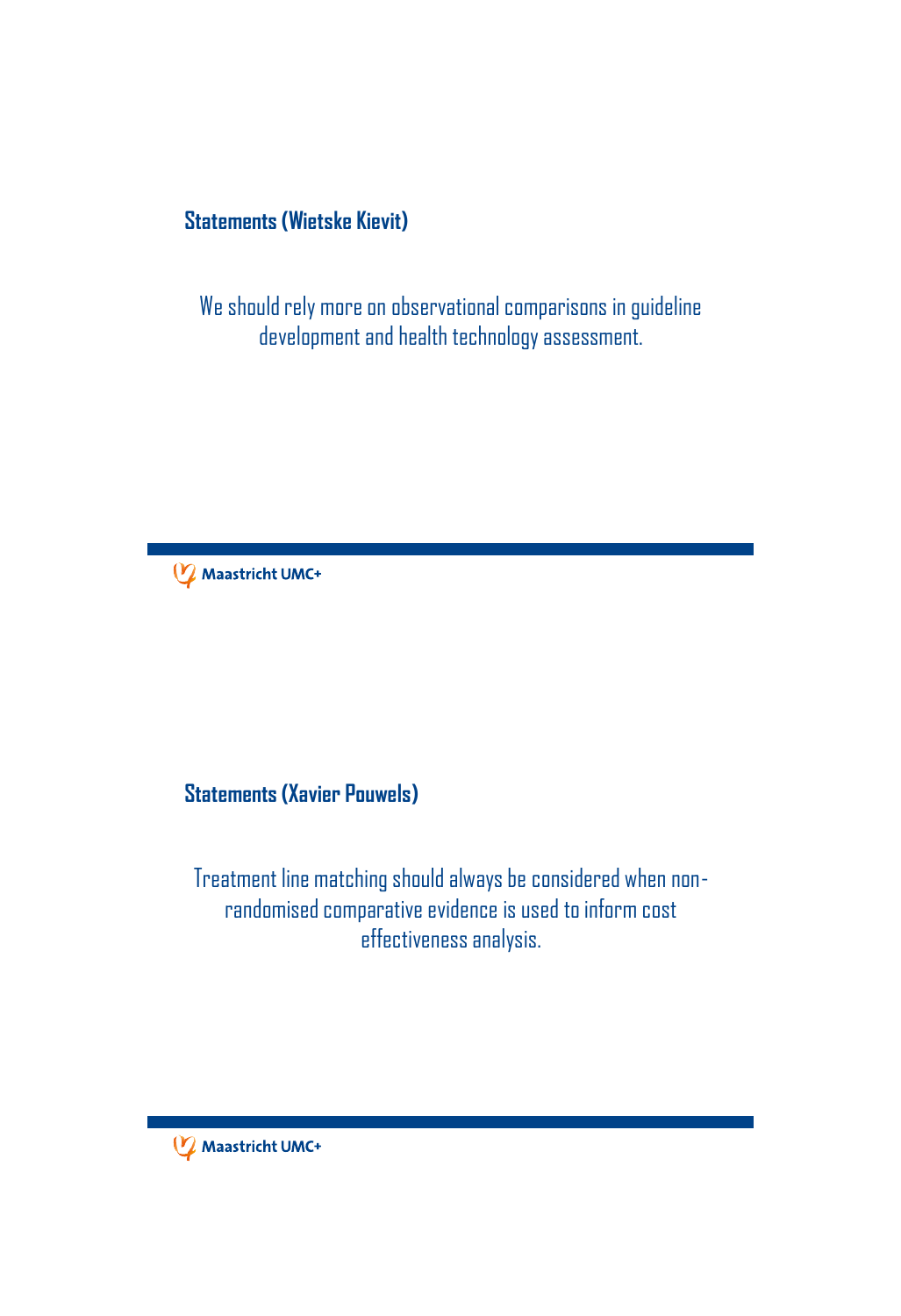### **Statements (Richard Grieve)**

Genetic matching is an attractive approach for balancing observed confounders.



**Statements (Wietske Kievit)**

Residual confounding may be substantial even when good prognostic data are available and is an RCT always necessary for comparative effectiveness questions.